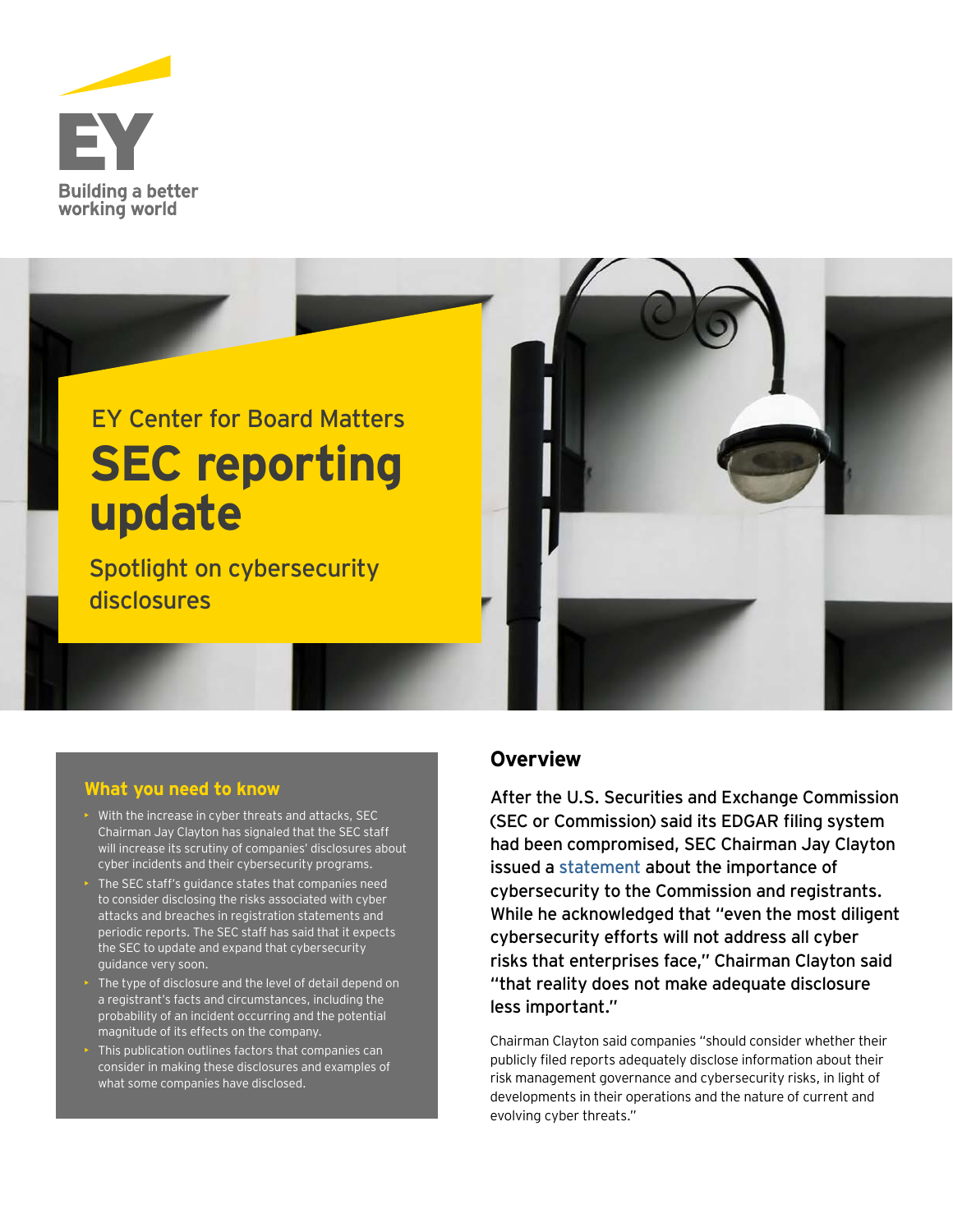He also signaled that the SEC staff will increase its scrutiny of cybersecurity risk factor disclosures and disclosures in management's discussion and analysis (MD&A), especially those that use boilerplate language or appear incomplete. "We are continuing to examine whether public companies are taking appropriate actions to inform investors, including after a breach has occurred, and we will investigate issuers that mislead investors," Clayton said.

The statement reflects the dramatic increase in the severity and frequency of cyber attacks and concerns that many companies continue to understate the risk of a cyber incident in their disclosures.<sup>1</sup>

Common cyber threats include intrusions into companies' operating systems, the theft of personal or other sensitive data and the disruption of a company's operations. For example, ransomware attacks quadrupled to 4,000 per day from 2015 to 2016, according to the U.S. Department of Justice.<sup>2</sup>

In this publication, we outline how public companies should approach their cybersecurity disclosures and provide examples of disclosures that some companies have made. In the appendix, we provide excerpts from Chairman Clayton's statement as an example of cybersecurity disclosures a registrant could consider emulating.

# **What to disclose about cybersecurity and cyber incidents**

While there are no specific SEC disclosure rules that refer to cybersecurity risks or cyber incidents, the SEC's Division of Corporation Finance issued [CF Disclosure Guidance: Topic](http://www.sec.gov/divisions/corpfin/guidance/cfguidance-topic2.htm)  No. 2 — *[Cybersecurity](http://www.sec.gov/divisions/corpfin/guidance/cfguidance-topic2.htm)* in 2011, which clarified that Regulation S-K disclosure requirements apply to cybersecurity risks and incidents that could have a material effect on a registrant.

In it, the SEC staff said registrants should consider disclosing both the direct and indirect effects of cyber incidents, such as:

- Costs for remediation, protection and litigation
- Implications of the disruption of operations

# "Cybersecurity is critical to the operations of our markets and the risks are significant and, in many cases, systemic."

**— SEC Chairman Jay Clayton**

- Possible theft of intellectual property, customer information or other sensitive data such as personal information
- Reputational damage with customers and investors
- Potential for lost revenues

Registrants should consider this guidance when evaluating the information they disclose in this area. The SEC staff has said that it expects the SEC to update and expand the staff's 2011 cybersecurity guidance very soon. The SEC's updates are expected to address internal escalation policies, disclosure controls and procedures regarding cyber incidents and internal pre-disclosure securities trading policies for those aware of the incident.

# Risk factor disclosures

As part of their registration statements and annual and quarterly reports, registrants are required to disclose significant factors that would make an investment in their securities speculative or risky and the potential effects of each of the risks and any changes in those risks during the period. Registrants need to consider whether to include the risks associated with cybersecurity or cyber incidents in their risk factor disclosures. This evaluation should include the likelihood of incidents occurring and the potential magnitude of the consequences of such incidents.

These disclosures should be sufficiently detailed to allow investors to appreciate the nature of the risks, but do not need to include details that would compromise a registrant's security. This may be challenging for registrants because disclosing information about potential vulnerabilities could increase their exposure to attacks.

Chairman Clayton's statement provides a road map for risk factor disclosures. He cited the following potential risks:

- Risks to operational performance due to denial-of-service attacks or the destruction of systems
- Loss or exposure of consumer data or theft or exposure of intellectual property
- Losses resulting from the theft of funds or market value declines from cyber attacks
- Risks related to intrusions of critical infrastructure such as the power grid or communications systems
- Risks related to vendors that may have a weakness that could be exploited and used to attack the company's systems

Depending on the circumstances, risk factor disclosures may include a discussion of aspects of the registrant's business that create cybersecurity exposures and the potential costs and consequences of breaches. Disclosures also may include a description of specific incidents that are individually, or in the aggregate, material, including a description of the known or potential costs and other consequences and the extent to which the company is vulnerable to breaches or disruptions.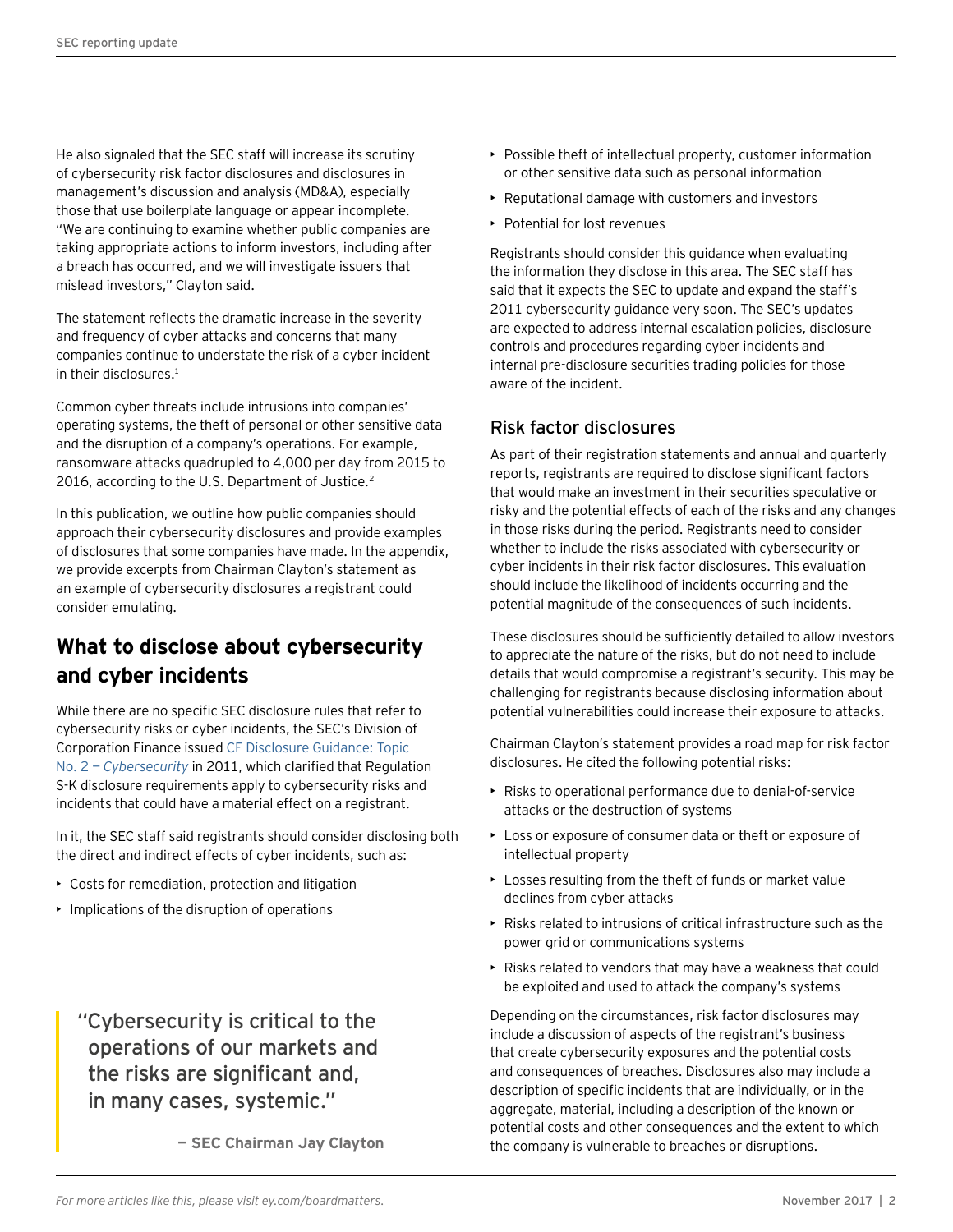Companies that haven't yet had or discovered a significant cyber incident tend to provide generic disclosures about cyber risks, including those related to confidential information they maintain or possess. Companies that store or process personal information such as email addresses, credit card information, social security numbers or medical records should consider discussing the risks associated with this information.

#### **Illustration 1**

#### A detailed disclosure of risks associated with personal information

"The payment methods that we offer also subject us to potential fraud and theft by criminals, who are becoming increasingly more sophisticated, seeking to obtain unauthorized access to or exploit weaknesses that may exist in the payment systems. If we fail to comply with applicable rules or requirements for the payment methods we accept, or if payment-related data is compromised due to a breach or misuse of data, we may be liable for costs incurred by payment card issuing banks and other third parties or subject to fines and higher transaction fees, or our ability to accept or facilitate certain types of payments may be impaired. In addition, our customers could lose confidence in certain payment types, which may result in a shift to other payment types or potential changes to our payment systems that may result in higher costs."

Chairman Clayton also said companies should consider providing details about the measures they have implemented to enhance cybersecurity. These might include training or education programs for employees to prevent and raise awareness about phishing or social engineering.

#### **Illustration 2**

#### A disclosure that highlights employee training

"The company is continuously working to install new, and upgrade its existing, information technology systems and provide employee awareness training around phishing, malware and other cyber risks to ensure that the company is protected, to the greatest extent possible, against cyber risks and security breaches."

Some companies acknowledge in their risk factor disclosures that attacks are increasing and that they have been a target. "While we have been subject to security breaches or cyber attacks, these did not result in a material adverse effect on our operations," one company said.

### **Illustration 3**

#### A disclosure of "regular" attacks

"We are regularly the target of attempted cyber and other security threats and must continuously monitor and develop our information technology networks and infrastructure to prevent, detect, address and mitigate the risk of unauthorized access, misuse, computer viruses and other events that could have a security impact. Insider or employee cyber and security threats are increasingly a concern for all large companies, including ours."

Some companies acknowledge that they also face cybersecurity risks in connection with their suppliers of goods and services, including those that provide software or hardware security products and those that may have access to a company's critical systems.

#### **Illustration 4**

#### A disclosure about risks related to suppliers

"While the company selects these third-party vendors carefully, it does not control their actions. Any problems caused by these third parties, including those resulting from breakdowns or other disruptions in communication services provided by a vendor, failure of a vendor to handle current or higher volumes, cyber attacks and security breaches at a vendor could adversely affect the company's ability to deliver products and services to its customers and otherwise conduct its business."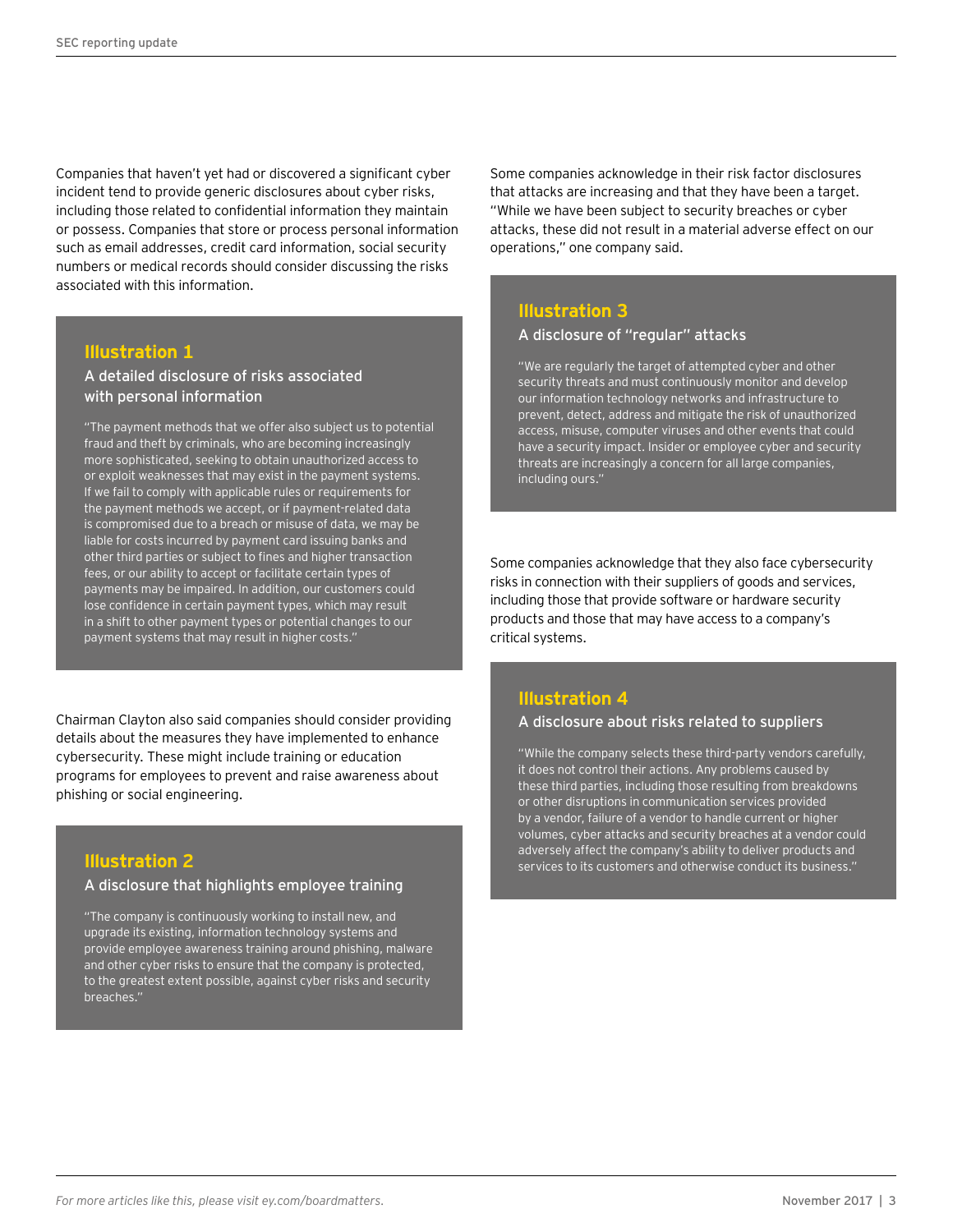Registrants that have been targeted by attacks that are widely reported or that have been materially affected by an attack generally expand their risk factor disclosures to include some details about the incident and the company's response. Their observations about the consequences of these incidents provide investors with insights about the current and potential future effects of cyber incidents such as reputational risks and risks to relationships with vendors or customers.

#### **Illustration 5**

A company provided more detail in risk factor disclosures after an attack

Before the attack, a company provided a generic risk factor disclosure that said: "An unauthorized disclosure of sensitive or confidential member information could have an adverse effect on our business, reputation and profitability."

After a cyber attack, the company revised its risk factor disclosure to say: "An unauthorized disclosure of sensitive or confidential member or employee information, including by cyber attacks or other security breach, could cause a loss of data, give rise to remediation or other expenses, expose us to liability under federal and state laws, and subject us to litigation and investigations, which could have an adverse effect on our business, cash flows, financial condition and results of operations."

In another example, a company added this detail after an incident: "We cannot assure that all potential causes of the incident have been identified and remediated and will not occur again."

We expect the SEC staff to increase its scrutiny of cybersecurity risk disclosures. In particular, the staff may question boilerplate disclosures or the completeness of risk factor disclosures if information included elsewhere in the filing or other public information indicates that material cybersecurity risks exist.

#### Management's discussion and analysis

Registrants should also discuss cybersecurity incidents, prevention and consequences in their MD&A when one or more incidents (or the risk of a potential incident) represent a material event, trend or uncertainty that has had or is reasonably likely to have a material effect on their results of operations, liquidity or financial condition.

Registrants should discuss any material effect on operating results from one or more cyber incidents. They also should disclose whether the incident(s) might cause reported financial information to not be indicative of the company's future operating results or financial condition. A registrant should discuss the reasonably possible outcomes of the incident(s) (e.g., the amount and duration of the expected costs).

Companies generally provide MD&A disclosure when a breach involving customers' personal information or other sensitive data is widely reported or a disruption of operations directly affects customers. Few companies have disclosed disruptions of industrial processes, the corruption of strategic data or the theft of intellectual property. Minor incidents that have no material effect on operations, customer data or future earnings do not need to be disclosed in the MD&A.

#### **Illustration 6**

#### A disclosure of disruption of operations

"We (recently) announced that our operations were significantly affected by the cyber attack known as …, which involved the spread of an information technology virus through a software product. We use the software that was compromised, which allowed the virus to infiltrate our operating systems and encrypt their data. While our operations and communications were significantly affected, no data breach or data loss to third **How we see it** parties is known to have occurred as of the date of this filing."

MD&A disclosures generally focus on:

- The expenses a company incurred in connection with the incident and how the current period is affected by contingency plans and the cost of restoring operations
- How the incident likely will affect the company's business, cash flows and financial condition or results of operations in the future
- $\triangleright$  The status of any litigation, investigations by law enforcement agencies and insurance claims arising from the incidents
- The loss of revenue, if any, arising from the disruption of operations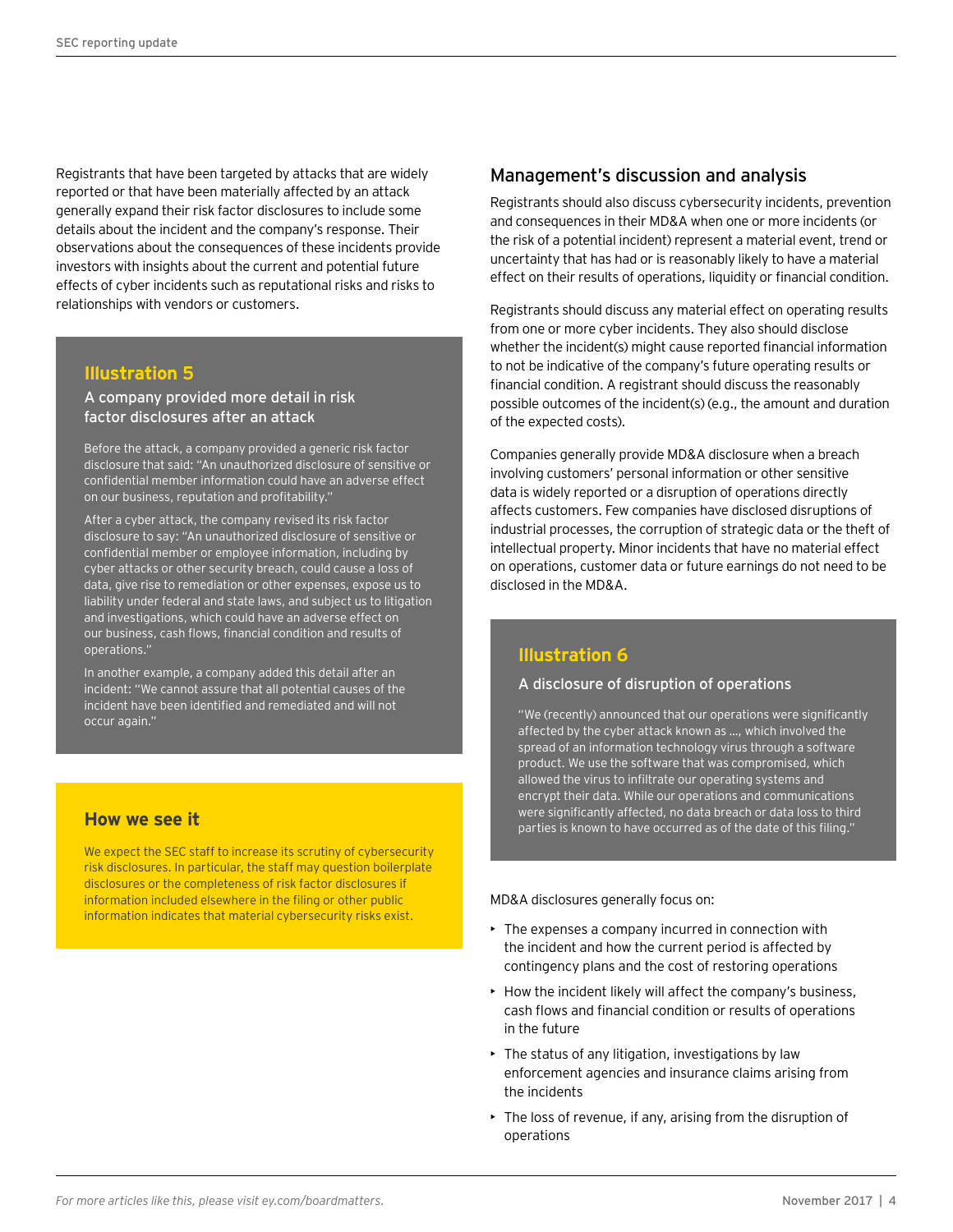#### **Illustration 7**

#### A disclosure about costs incurred and how the incident affected its business

"We recorded expenses of \$XX million related to the cyber incident in the year ended December 31, 201X, of which \$XX million was associated with the ongoing forensic investigation and remediation activities and \$XX million was associated with nonrecurring legal costs. The cyber incident did not have a material adverse impact on our business, cash flows, financial condition, or results of operations for the year ended December 31, 201X. However, we have subsequently incurred additional expenses to investigate and take remedial actions to notify and protect our users and systems, and expect to continue to incur investigation, remediation, legal, and other expenses associated with the cyber incident in the foreseeable future. We will recognize and include these expenses as part of our operating expenses as they are incurred."

# **Financial statement implications**

Cybersecurity risks and incidents could have a material effect on a registrant's financial statements, depending on the nature and severity of the potential or actual incident. For example:

- Registrants may incur substantial costs to prevent cyber incidents. If these costs involve internal use software, registrants would need to consider whether to capitalize them in accordance with Accounting Standards Codification (ASC) 350- 40, *Intangibles — Goodwill and Other — Internal-Use Software*.
- Registrants may face losses resulting from claims (asserted and unasserted), including those related to warranties, breach of contract, product recall and replacement and indemnification of counterparty losses. They should refer to ASC 450-20, *Contingencies — Loss Contingencies*, to determine when to recognize losses that are probable and reasonably estimable, when to disclose losses that are reasonably possible and when to recognize insurance proceeds, if any.
- Because cyber incidents may reduce future cash flows because of expenditures or loss of revenues, registrants may also need to evaluate assets for impairment, including goodwill, customer-related intangible assets, trademarks, patents, inventory, capitalized software or other long-lived assets such as technology assets or software.
- Registrants may be required to make various estimates of the effects of a cyber incident if they are not immediately known and should subsequently reassess the assumptions that underlie these estimates. Examples of estimates that may be affected are warranty liability, allowances for product returns, inventory reserves, litigation expenses and deferred revenue.

#### **Illustration 8**

#### A disclosure about costs incurred, insurance proceeds and potential losses resulting from claims

"The company recorded \$XX million of pretax expenses related to the cyber incident, partially offset by \$XX million of expected insurance proceeds for costs the company believes are reimbursable and probable of recovery under its insurance coverage, for pretax net expenses of \$XX million. Expenses include costs to investigate the cyber incident; provide identity protection services, including credit monitoring, to impacted customers; increase call center staffing; and pay legal and other professional services, all of which were expensed as incurred.

"The company believes it is probable that (third parties) will make claims against the company. The ultimate amount of these claims will likely include amounts for incremental counterfeit fraud losses and non-ordinary course operating expenses that the (third parties) have incurred."

If a cyber incident is discovered after the balance sheet date but before the financial statements are issued, the registrant should consider whether to account for it as a recognized event that occurred before the balance sheet date or disclose it as a nonrecognized subsequent event. If the incident is deemed to be a material nonrecognized subsequent event, the registrant should disclose the nature of the incident and an estimate of its financial effect or a statement that such an estimate cannot be made in the financial statements.

# **Disclosure controls and procedures**

Companies also need to consider cyber risks in their assessment of the effectiveness of disclosure controls and procedures. If cyber incidents could pose a risk to a registrant's ability to record, process, summarize and report information that is required to be disclosed in SEC filings in a timely manner, management should consider whether there are any deficiencies in disclosure controls and procedures that would cause them to be ineffective. For example, management may conclude that disclosure controls and procedures are ineffective if it is reasonably possible that timely disclosure would not be made about a material cyber incident.

After a cyber incident that calls into question the effectiveness of disclosure controls and procedures, companies might describe the remedial actions they undertook to address any deficiencies identified as part of the post-incident investigation and to prevent future occurrences.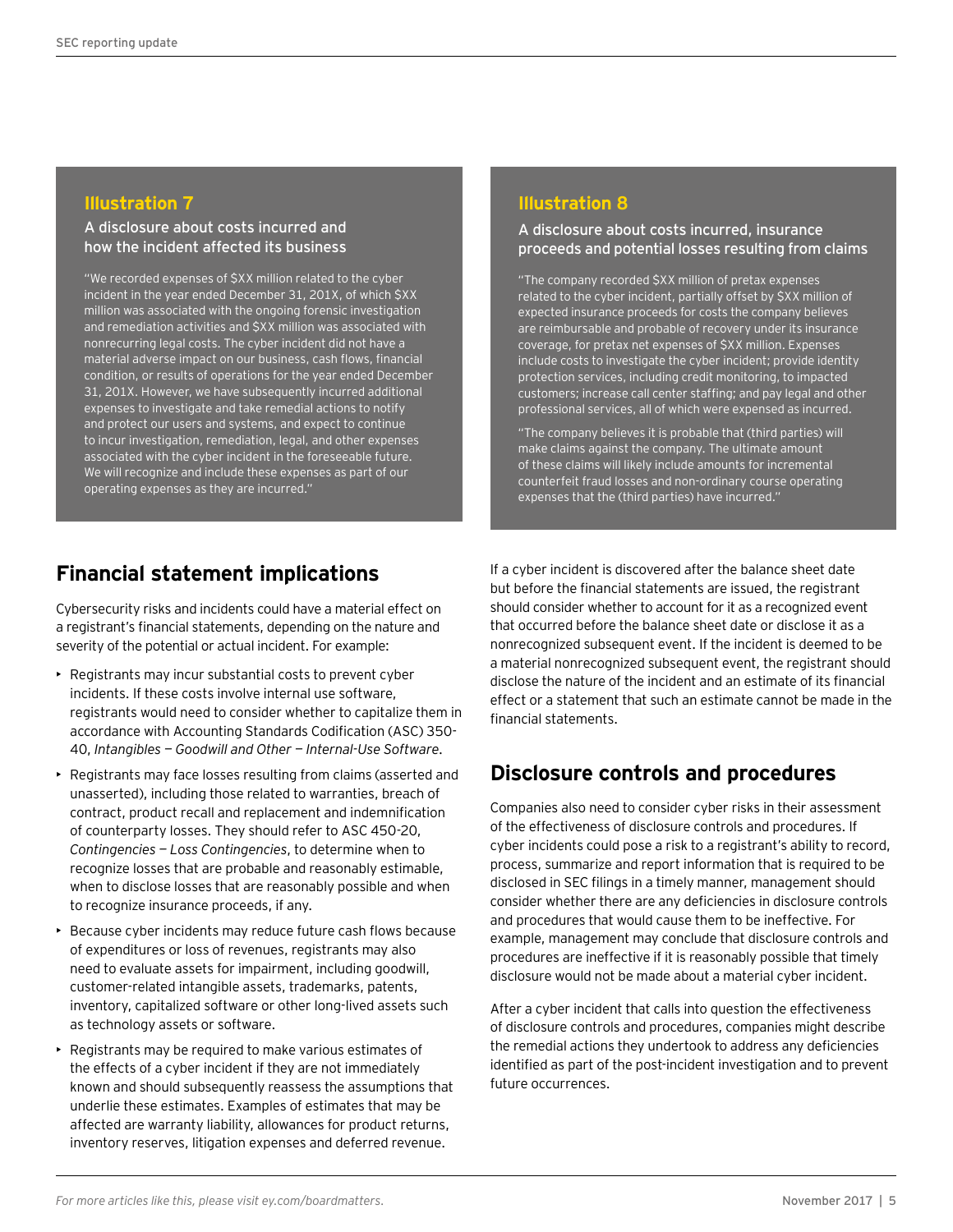# **Appendix**

# Excerpts from Chairman Clayton's statement on cybersecurity

The following excerpts from Chairman Clayton's statement provide an example of a disclosure a company might make:

"Data collection, storage, analysis, availability and protection (including security, validation and recovery) have become fundamental to the function and performance of the U.S. Securities and Exchange Commission ('Commission' or 'SEC'). As a result of these and other developments, the scope and severity of risks that cyber threats present have increased dramatically, and constant vigilance is required to protect against intrusions. The Commission is focused on identifying and managing cybersecurity risks … .

Malicious attacks and intrusion efforts are continuous and evolving, and in certain cases they have been successful at the most robust institutions and at the SEC itself. Cyber security efforts must include, in addition to assessment, prevention and mitigation, resilience and recovery.

In today's environment, cyberattacks are perpetrated by identity thieves, unscrupulous contractors and vendors, malicious employees, business competitors, prospective insider traders and market manipulators, so-called 'hacktivists,' terrorists, state-sponsored actors and others.

Cyber intrusions can create significant risks … (in) the form of denials of service and the destruction of systems, potentially resulting in impediments to account access and transaction execution, and disruption of other important … functionalities. The risks associated with cyber intrusions may also include loss or exposure of consumer data, theft or exposure of intellectual property, and investor losses resulting from the theft of funds or market value declines among others. (We) face regulatory, reputational and litigation risks resulting from cyber incidents, as well as the potential of incurring significant remediation costs.

Cybersecurity risks extend beyond data storage and transmission systems. Maintaining reliability of data operations also depends on the continued functioning of other services that themselves face significant cyber risks, including, most notably, critical infrastructure such as electric power and communications grids … .

In support of its mission, the Commission receives, stores and transmits data falling under three broad categories.

The first category of data includes public-facing data that is transmitted to and accessed through Commission systems. In 1984 the Commission began collecting, and making publicly available, disclosure documents through its EDGAR system.

In 2017, on a typical day, investors and other market participants access more than 50 million pages of disclosure documents through the EDGAR system, which receives and processes over 1.7 million electronic filings per year.

The second category of data the Commission receives, stores and transmits includes nonpublic information, including personally identifiable information, generally related to our supervisory and enforcement functions. This data, which relates to the operations of issuers, broker-dealers, investment advisers, investment companies, self-regulatory organizations (SROs), alternative trading systems (ATSs), clearing agencies, credit rating agencies, municipal advisors and other market participants, may be sensitive to individuals, organizations and our markets generally.

The third category of data includes nonpublic data, including personally identifiable information, related to the Commission's internal operations. This includes, for example, personnel records, records relating to internal investigations, and data relating to our risk management and internal control processes. This category also includes materials that Commission staff generate in connection with their daily roles and responsibilities, including work papers and internal memoranda.

The Commission receives, stores and transmits substantial amounts of data, including sensitive and nonpublic data. Like many others, we are the subject of frequent attempts by unauthorized actors to disrupt access to our public-facing systems, access our data, or otherwise cause damage to our technology infrastructure, including through the use of phishing, malware and other attack vectors. For example, with respect to our EDGAR system, we face the risks of cyber threat actors attempting to compromise the credentials of authorized users, gain unauthorized access to filings data, place fraudulent filings on the system, and prevent the public from accessing our system through denial of service attacks. We also face the risks of actors attempting to access nonpublic data relating to our oversight of, or enforcement actions against, market participants, which could then be used to obtain illicit trading profits.

Notwithstanding our efforts to protect our systems and manage cybersecurity risk, in certain cases cyber threat actors have managed to access or misuse our systems. In August 2017, the Commission learned that an incident previously detected in 2016 may have provided the basis for illicit gain through trading. Specifically, a software vulnerability in the test filing component of our EDGAR system, which was patched promptly after discovery, was exploited and resulted in access to nonpublic information. We believe the intrusion did not result in unauthorized access to personally identifiable information, jeopardize the operations of the Commission, or result in systemic risk. Our investigation of this matter is ongoing, however, and we are coordinating with appropriate authorities … .